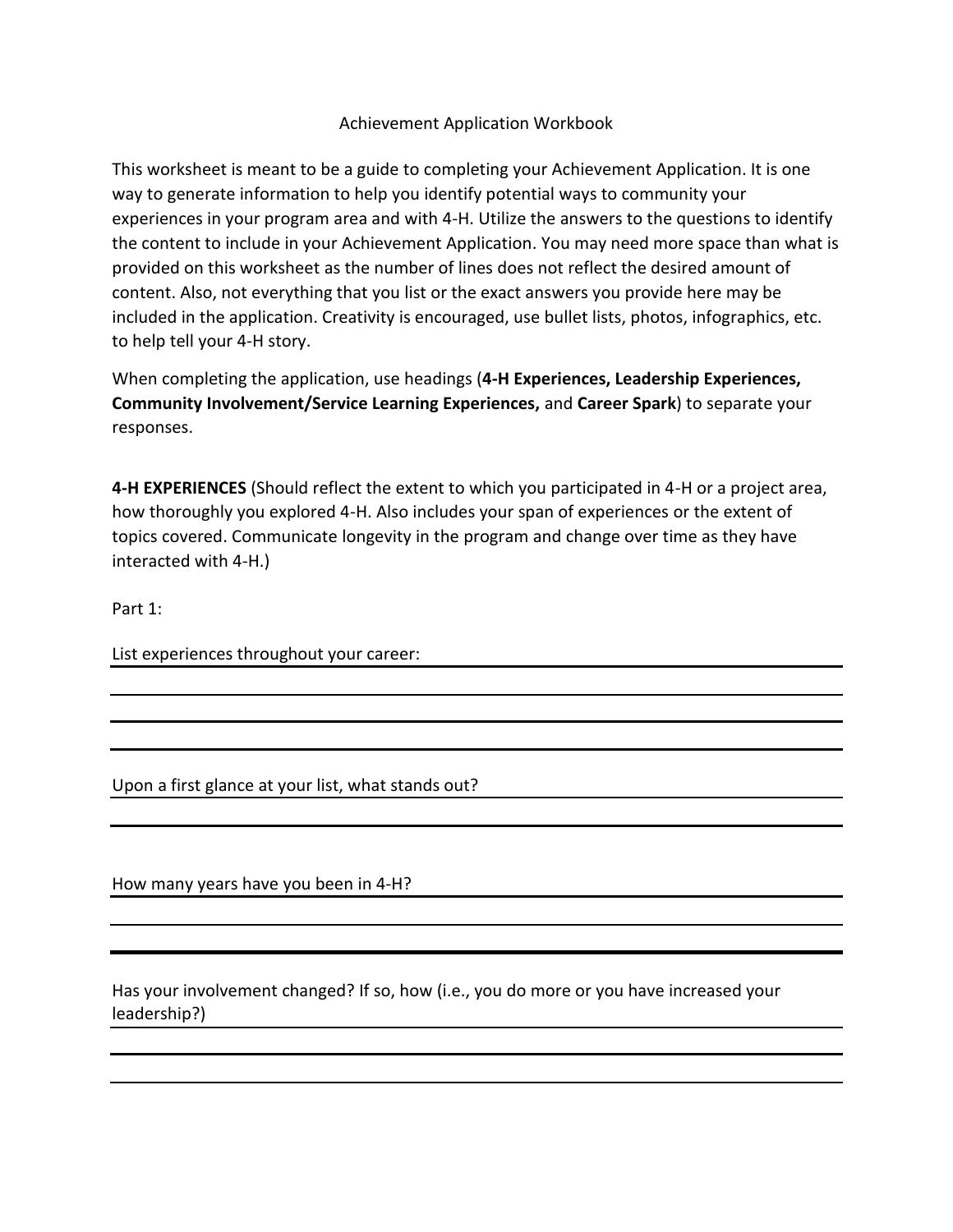Project Work

Number of projects involved in:

Have you stayed with one project over time? If so, what does your performance look like over time?

Have you been involved in many different projects? If so, what has the variety meant for you?

Number of competitions?

Have you focused on one type of competition? Have you added variety? How has your progress been (i.e., started earning mainly blue, but learned and now earn purple)?

What other experiences have you had in 4-H over time?

**For each section, use the answers to the questions to guide your content for the application. For now, write about the extent to which you worked in your project/competition area (depth) and the range of 4-H experiences in which you engaged (breadth)? Include number of years in the program, and describe your project/competition work and other experiences?** 

What skills did you learn?

What have you learned about yourself?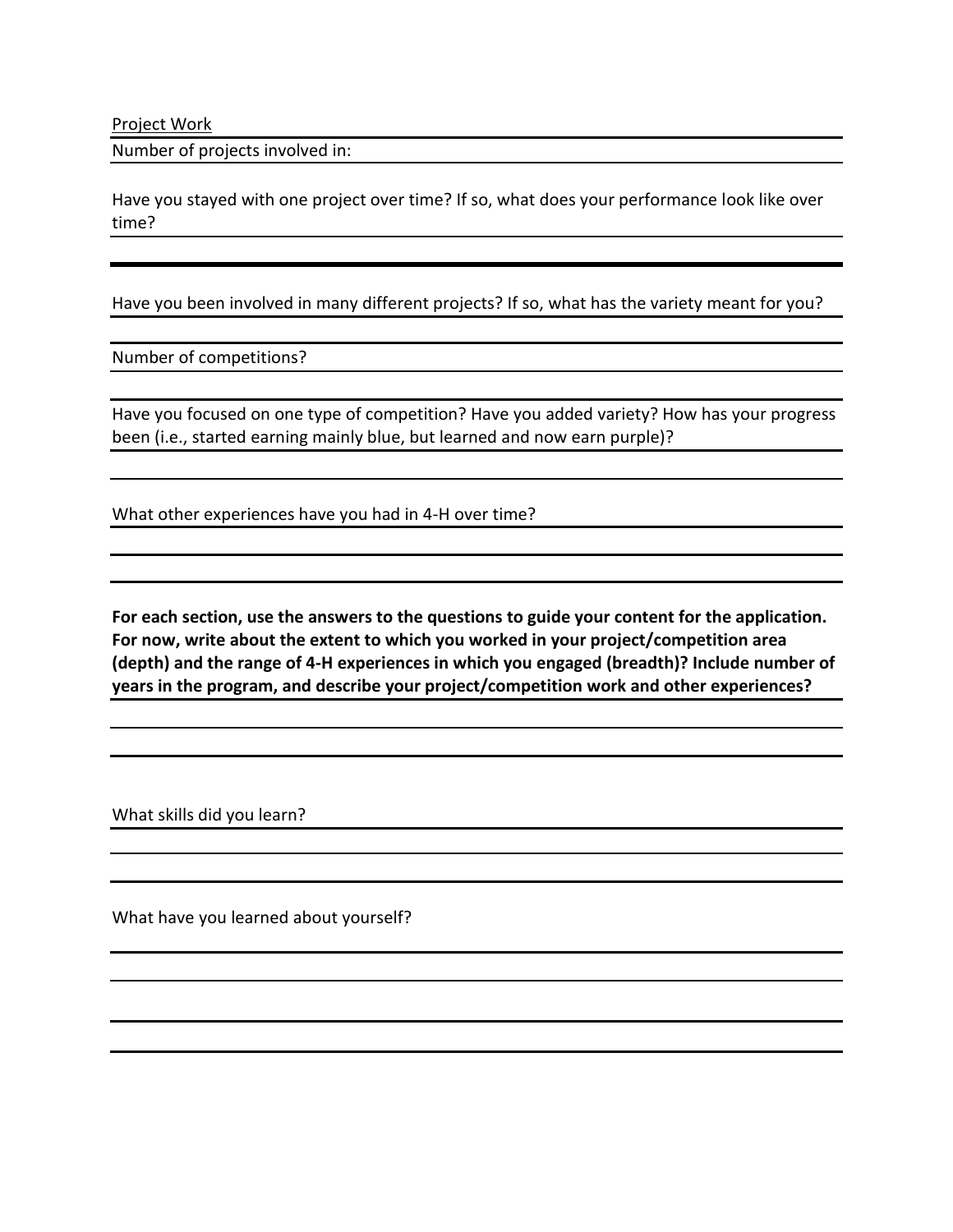Example of writing up 4-H Experiences throughout 4-H career:

I have been a part of 4- H since before I was even born! My parent's met at a 4-H center, so you can say 4-H is in my DNA. I have been an active member of my county 4-H program since I was a 5 year old clover kid. I can still remember how excited I was to finally compete when I was eight, and I earned purple ribbons at the fair! Ten years later, I still am excited to finish projects and participate in my county 4-H program.

When I first began in 4-H, I only wanted to try one project area: baking. I loved to mix ingredients and make yummy treats. I soon learned 4-H is filled with so many more ways I can grow and learn. I now participate in 4 county competitions and enter static exhibits in 4 different project areas.

| <b>Contest</b>               | <b>Ribbon</b>           |
|------------------------------|-------------------------|
| <b>Speech Contest</b>        | 1 Red, 2 Blue, 1 Purple |
| <b>PSA Contest</b>           | 1 Red, 3 Purple         |
| <b>Presentation Contest</b>  | 3 Blue, 3 Purple        |
| Cat Show                     | 2 Blue, 4 Purple,       |
| <b>Table Toppers Contest</b> | 2 Blue                  |

*Table 1: Contests I have entered and the ribbon placings I have earned throughout my 4-H career.* 

I have not always earned purple ribbons, especially in the public speaking contest. But I have learned that I can try new things and I won't always get them perfect the first time. I can try and not be afraid to fail. I can seek out adults that can help me improve, and the harder I work to get better usually the better I do at the project and in the competition. Public speaking still frightens me, but I have made it a part of my 4-H experience so I can conquer that fear and make my best, better!

# Part 2:

4-H Experiences within the last year (3 program highlights for Seniors and two for Juniors. Explain why these are highlights and where you will go from here).

| Highlight 1                  |  |
|------------------------------|--|
| What did you do?             |  |
| What was involved?           |  |
| Why did you want to do this? |  |
| What was accomplished?       |  |
| What was your favorite part? |  |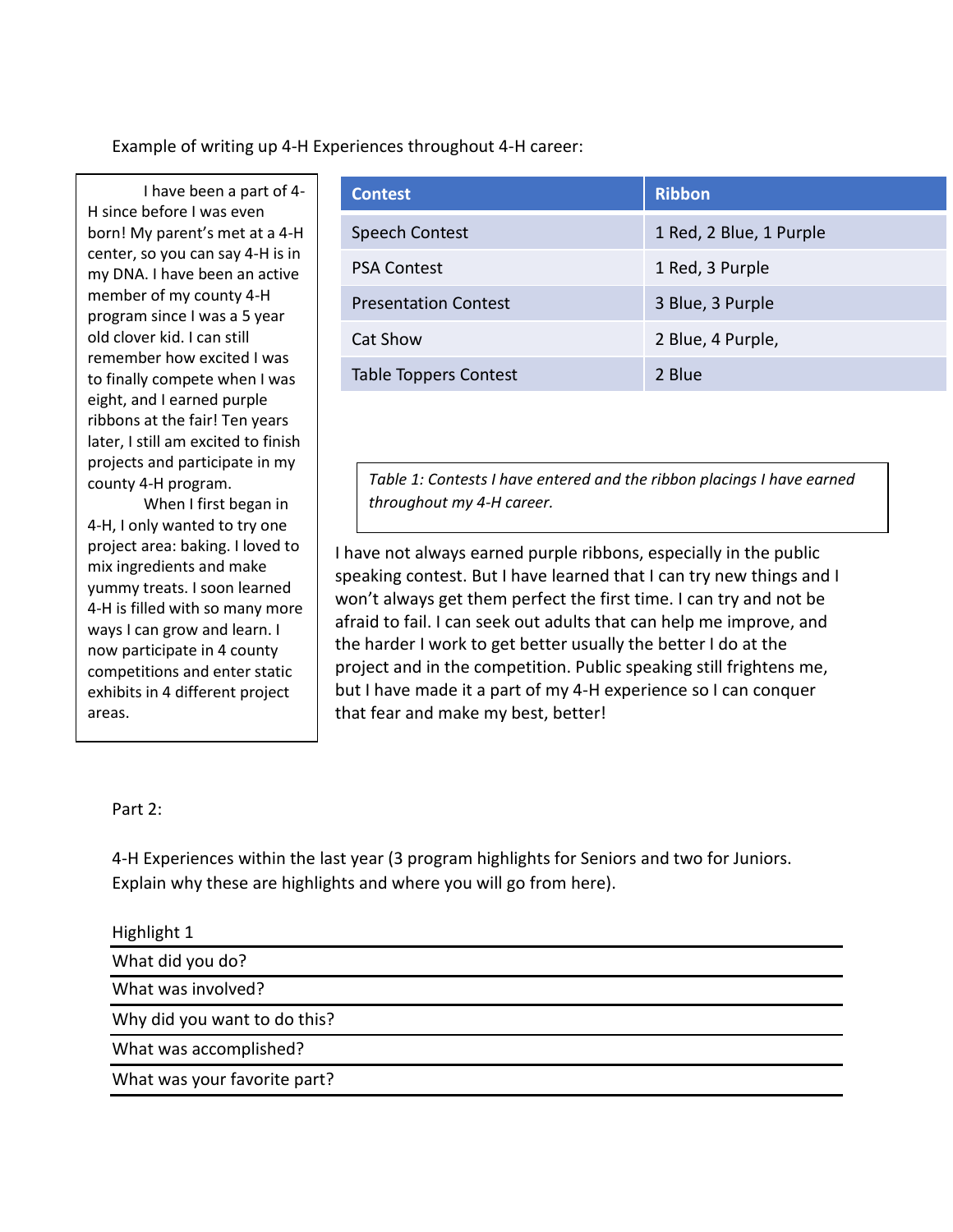| What did you learn? |  |  |
|---------------------|--|--|
|---------------------|--|--|

Highlight 2 What did you do? What was involved? Why did you want to do this? What was accomplished? What was your favorite part? What did you learn? Highlight 3 What did you do? What was involved? Why did you want to do this? What was accomplished? What was your favorite part? What did you learn?

Having listed the highlights from your past year and answered questions about the details about them, use that information to communicate about your 4-H experiences within the last year:

# **LEADERSHIP EXPERIENCES**

Part 1: 4-H Leadership Experiences

Describe your 4-H leadership experiences that have helped build your leadership skills. These can be throughout your 4-H career and/or within the last year. Keep in mind that leadership can be more than occupying a role. A 4-H member can demonstrate leadership by: taking initiate to address an issue, engaging others in the program, representing your program at community events, being a club officer, being a 4-H council member, etc.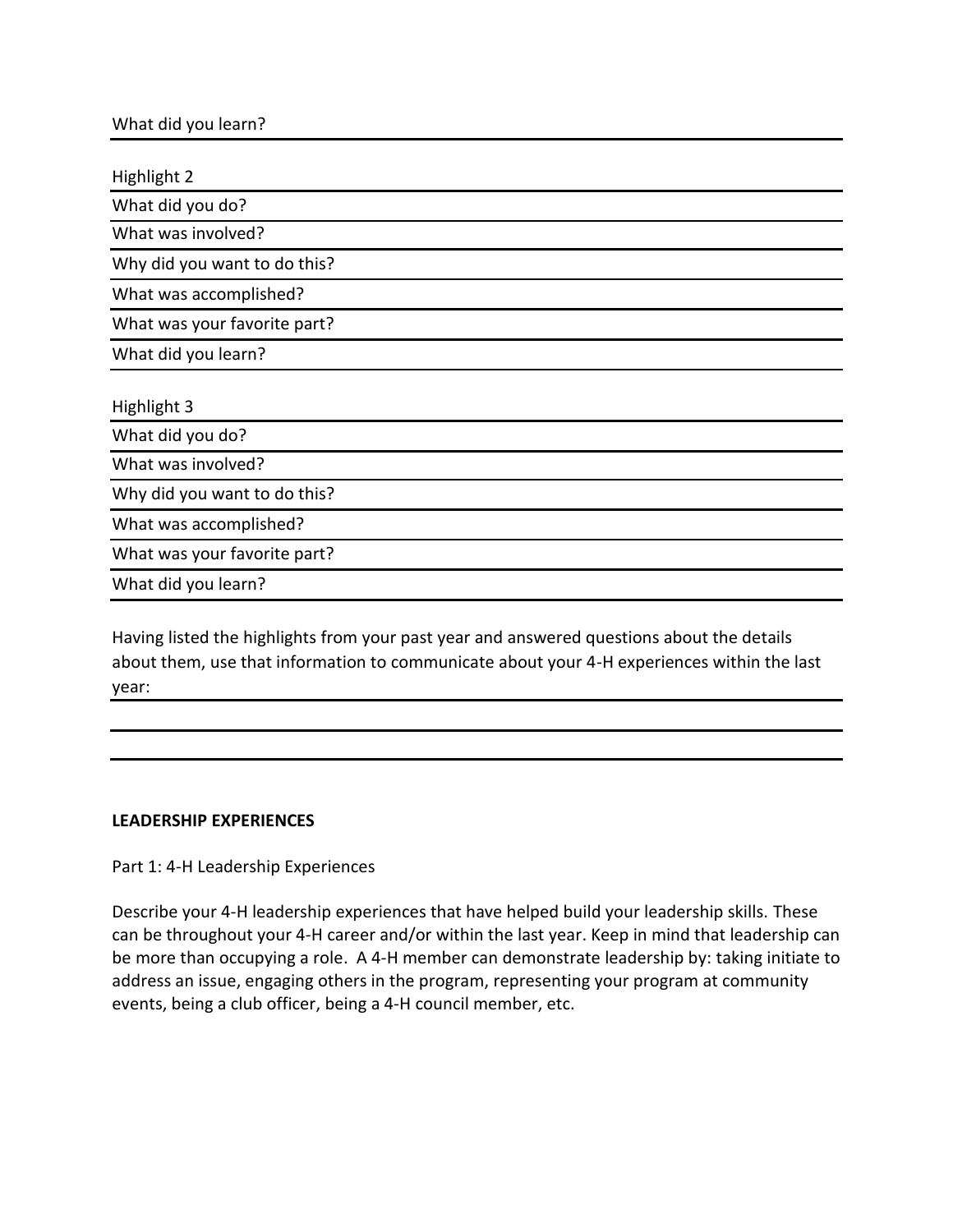What type of leadership was it? For example: Roles (Club President), Activities (4-H Lend a Hand Day), Experiences (Being a Junior Ambassador for my county).

When did these experiences occur?

Identify your part in the experiences: duties you completed, responsibilities you fulfilled, skills you utilized, etc.

What did you learn about leadership through these experiences?

Using the answers to the questions about your 4-H experiences, write a description of them for your application.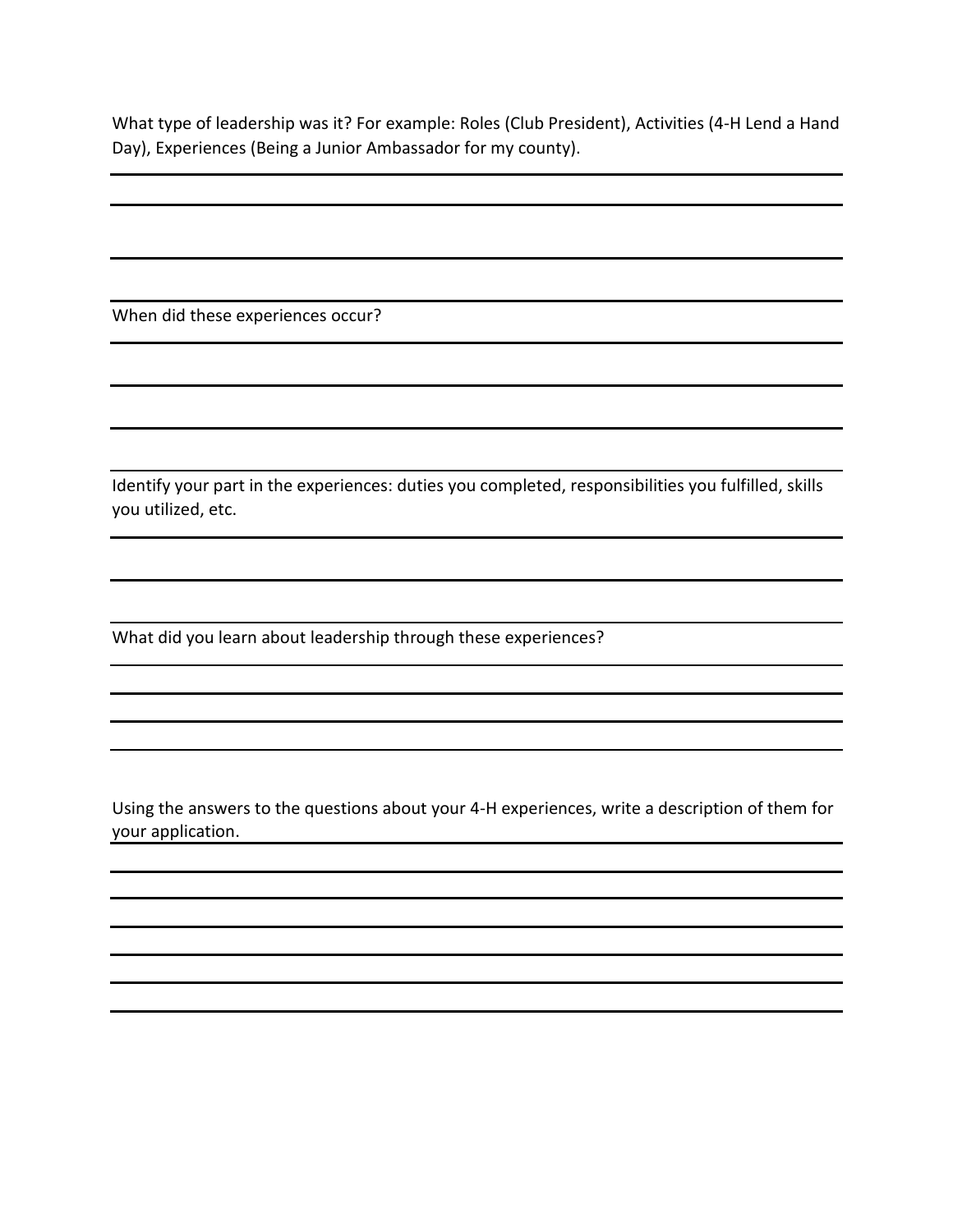# *Part 2: Non 4-H Leadership Experiences*

Describe your Non 4-H leadership experiences that have helped build your leadership skills. Include in leadership experiences from other organizations or group in which you are a member, school experiences, community experiences, etc.

What type of leadership was it? For example: Roles (Youth Choir Jr. Director), Activities (Warrior Football Camp), and Experiences (Student Council Member).

When did these experiences occur?

Identify your part in the experiences: duties you completed, responsibilities you fulfilled, skills you utilized, etc.

What did you learn about leadership through these experiences?

Using the answers to the questions about your non 4-H experiences, write a description of them for your application.

Example for part 2:

One the most influential experiences that has helped me build my leadership skills has been being a part of the Activities Committee at my school this year.

As the only 9<sup>th</sup> grader on the committee, I am responsible for sharing what would be exciting for my peers to do during and after school. In order to be successful, I have really worked on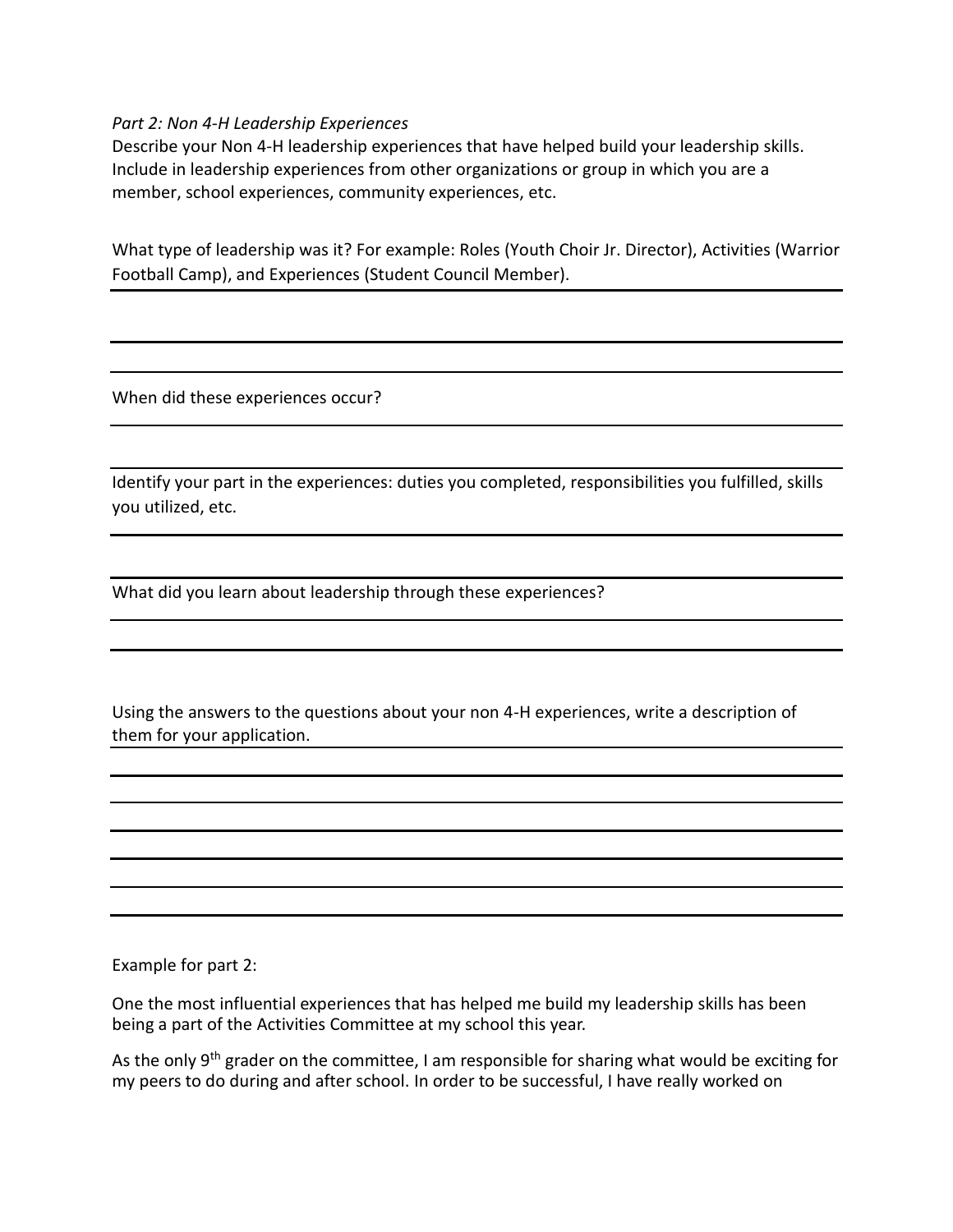developing my assertiveness and my listening skills. I meet monthly with the Committee and share what my classmates ask me to share.

I have learned the following things about leadership:

- Not being afraid to say your opinion, even if you are the youngest in the room
- Asking my friends for their opinions before I attend meetings so I can represent them
- Public speaking skills as I communicate the decisions made on the committee to my classmates.

# **COMMUNITY INVOLVEMENT/SERVICE LEARNING EXPERIENCES**

Describe two times you were involved in volunteer service to others and/or the community through 4-H or other opportunities.

List the type of involvement.

When did the experiences occur?

What were duties, responsibilities, and skills you used to be successful?

Using the answers to the question for this section, write descriptions of your service.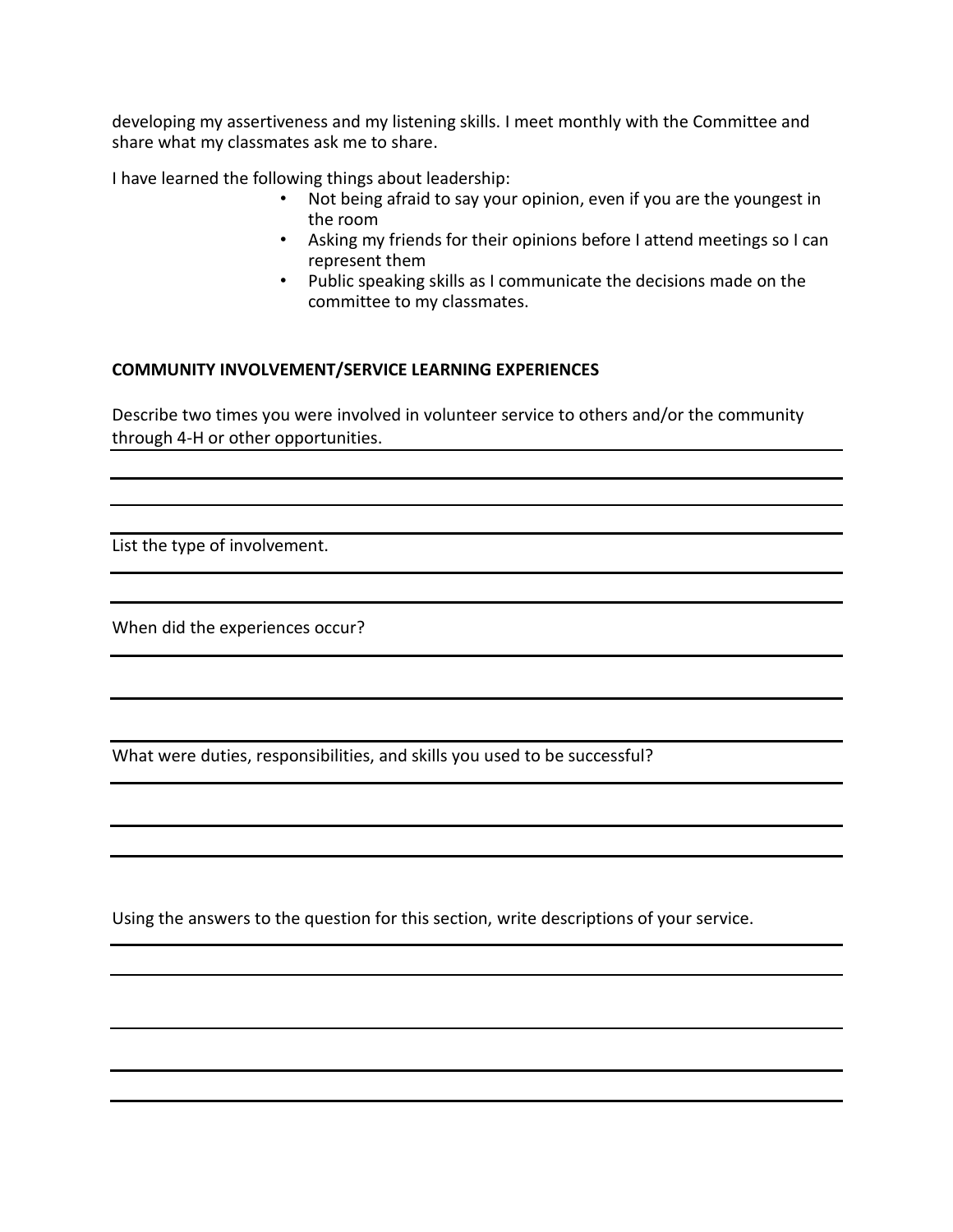#### **CAREER SPARK**

Describe how your 4-H experiences have sparked your interest in a future career field.

At present, what has 4-H "sparked" in you that you are curious to explore (both academically and in extra-curricular activities) in school, or beyond?

How do you see yourself contributing professionally to your community in the future? How has 4-H influenced how you see yourself in this future role?

Explain any experiences you have pursued in connection with your career spark. Some examples:

Has 4-H sparked your curiosity about what it would be like to work in a certain career and you have interviewed someone in that career?

Identify any influence your 4-H experience has had on your academic course selection/extra curricula experiences you pursued.

Identify any junior or teen leader/job shadow/internship/volunteer experience in which you engaged in an effort to explore your sparked interest.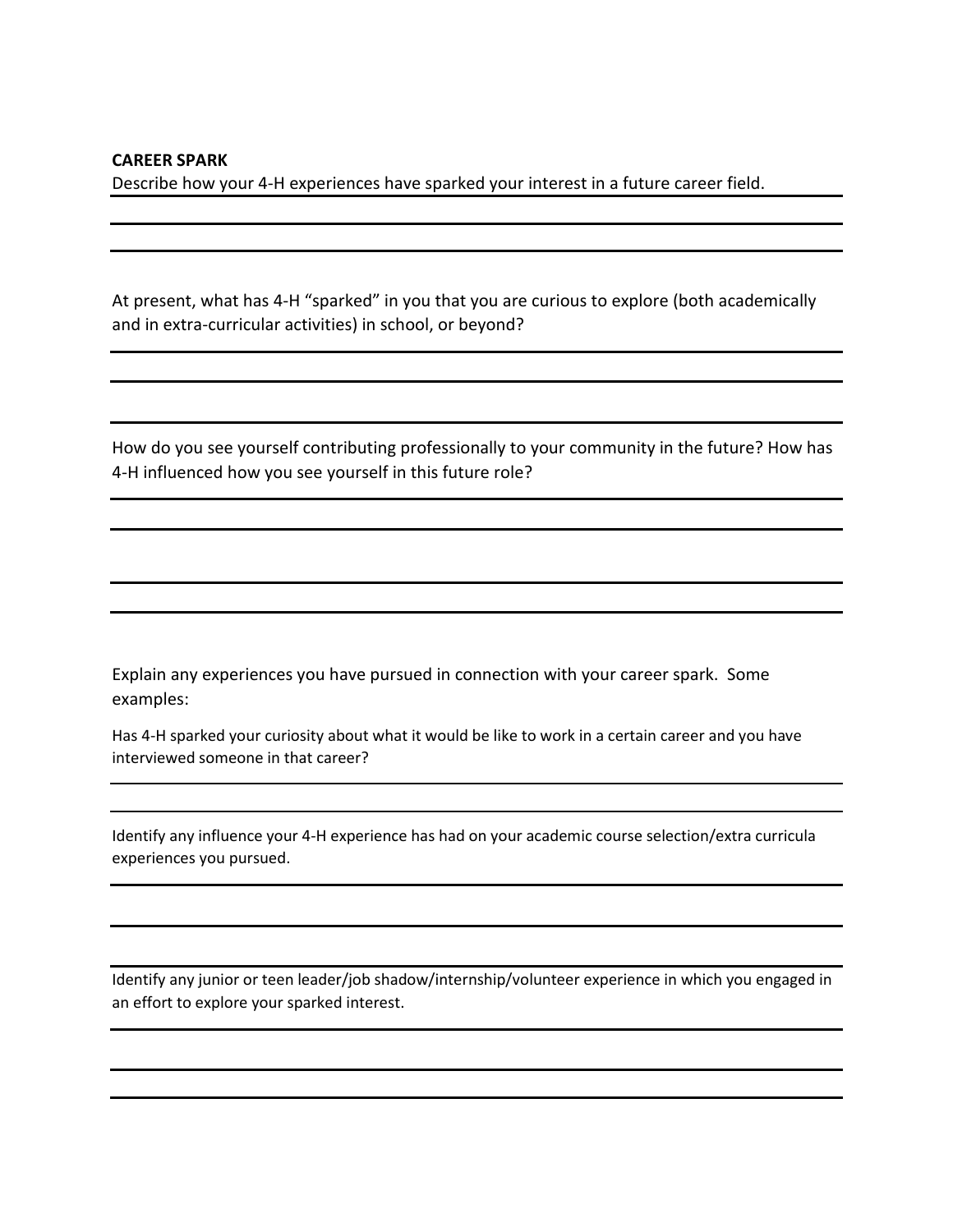Have you been a part of any formal or informal mentorships related to potential career interests?

# **4-H Members Applying for National Congress, National Conference, or both National Congress and Conference must complete the following section:**

### **REPRESENTING NEBRASKA 4-H**

This section has 2 parts: Representing Nebraska 4-H and completing the prompts for As a Nebraska 4-H youth leader, when I look at my state.

### **Representing Nebraska 4-H**

Share why you would like to represent Nebraska 4-H as a delegate at this national leadership opportunity.

How will you share the skills and knowledge you gain with others in your county and throughout Nebraska?

How will you promote this leadership experience to other 4-H members, volunteers, and decision makers?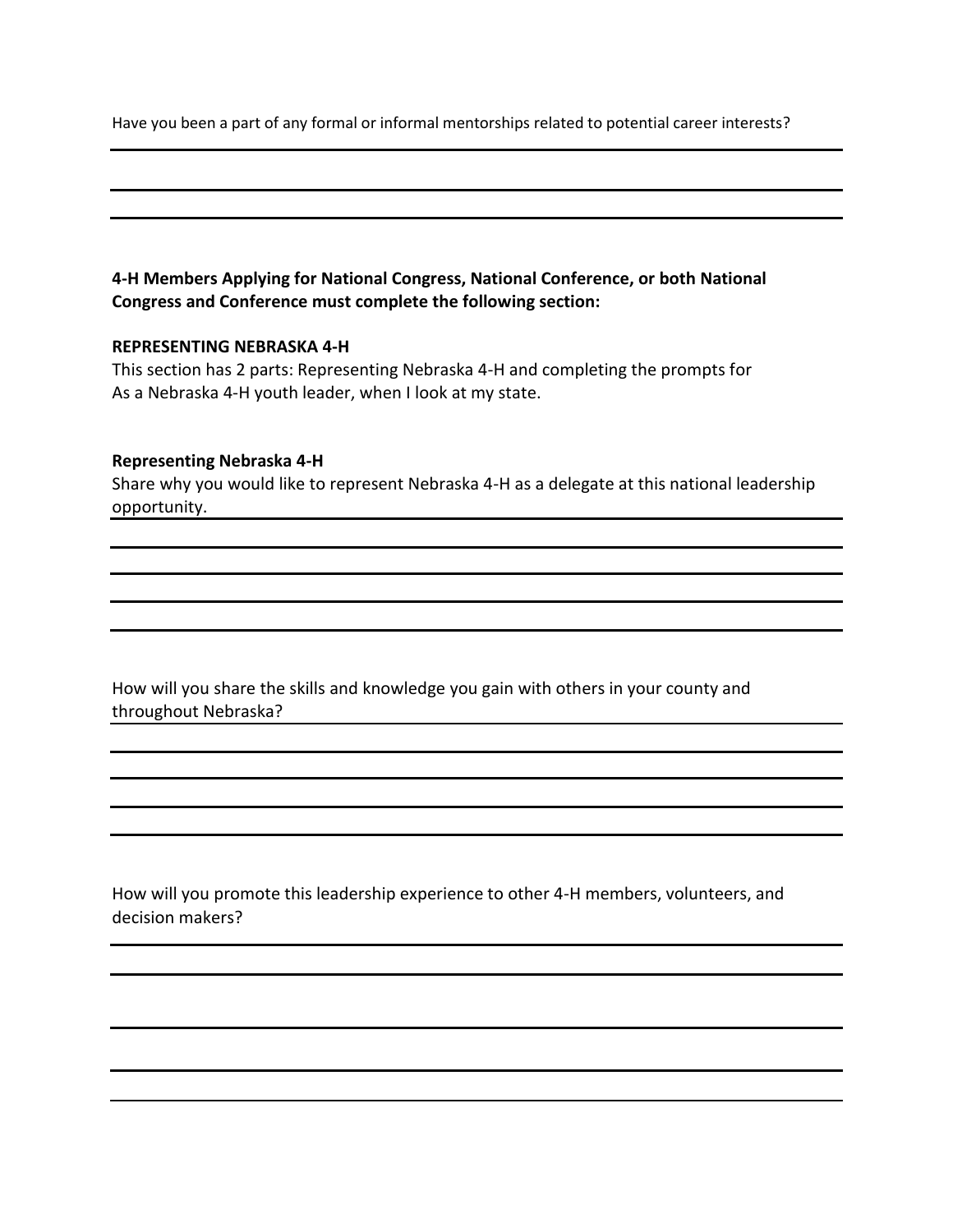**As a Nebraska 4-H youth leader, when I look at my state:** 

I am proud of….

I am concerned about…

I want to start… in Nebraska.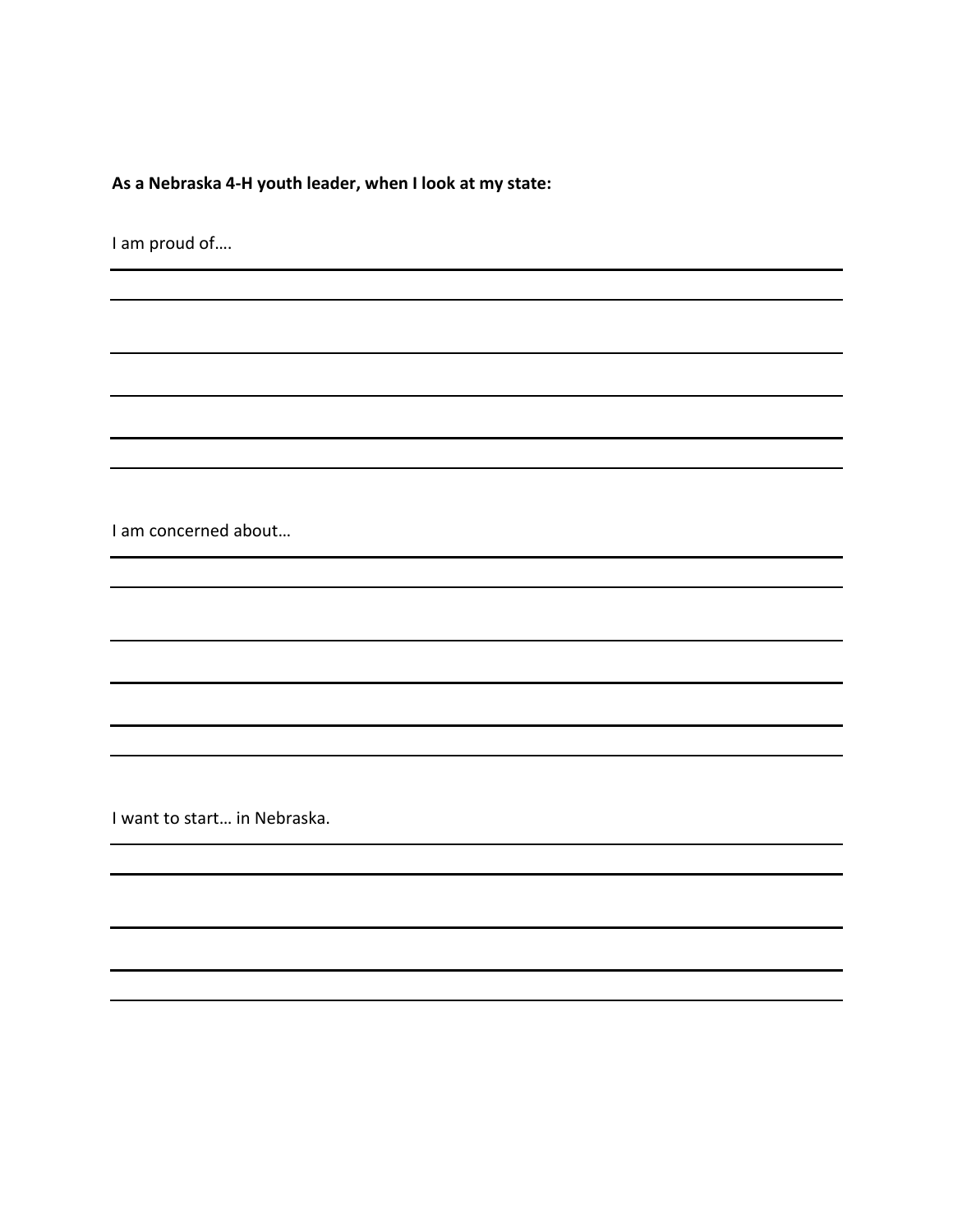# EXAMPLE OF LIST OF 4-H INOVLEMENT

| Year | 4-H Experience                                    |
|------|---------------------------------------------------|
| 2013 | County 4-H Camp as Camper                         |
|      | <b>County Speech Competition (Blue)</b>           |
|      | <b>Fair Entries</b>                               |
|      | Cookies (Blue)                                    |
|      | <b>Brownies (Purple)</b>                          |
|      | Healthy Baked Product (Blue)                      |
| 2014 | County 4-H Camp as Camper                         |
|      | County Speech (Red)                               |
|      | 4-H Afterschool Club member                       |
|      | <b>Fair Entries</b>                               |
|      | Cookies (Blue)                                    |
|      | <b>Brownies (Purple)</b>                          |
|      | Healthy Baked Product (Purple)                    |
| 2015 | County 4-H Camp as Camper                         |
|      | County Speech (Blue)                              |
|      | County PSA (Purple)                               |
|      | <b>County Presentation Contest (Blue)</b>         |
|      | <b>County Culinary Challenge (Blue)</b>           |
|      | <b>Fair Entries</b>                               |
|      | Cookies (Blue)                                    |
|      | <b>Brownies (Purple)</b>                          |
|      | Healthy Baked Product (Purple)                    |
|      | Scones (Blue)                                     |
| 2016 | County 4-H Camp as Camper                         |
|      | County Speech (Purple)                            |
|      | County PSA (Purple)                               |
|      | District Speech (Blue)                            |
|      | District PSA (Purple)                             |
|      | <b>County Presentation Contest (Blue)</b>         |
|      | County Culinary Challenge (Purple)                |
|      | County Junior Ambassador                          |
|      | <b>Fair Entries</b>                               |
|      | Healthy Baked Product (Purple)                    |
|      | Scones (Blue)<br>Baked with Whole Grains (Purple) |
|      | Next Chapter State Celebration                    |
| 2017 | County 4-H Camp as Junior Leader                  |
|      | County Speech (Blue)                              |
|      | County PSA (Blue)                                 |
|      | <b>County Presentation Contest (Purple)</b>       |
|      | <b>County Culinary Challenge (Purple)</b>         |
|      | <b>Fair Entries</b>                               |
|      | Healthy Baked Product (Purple)                    |
|      |                                                   |

*This may be utilized as an example of a list of career involvement. It can also be a case study for teaching how to complete the Achievement Application.*